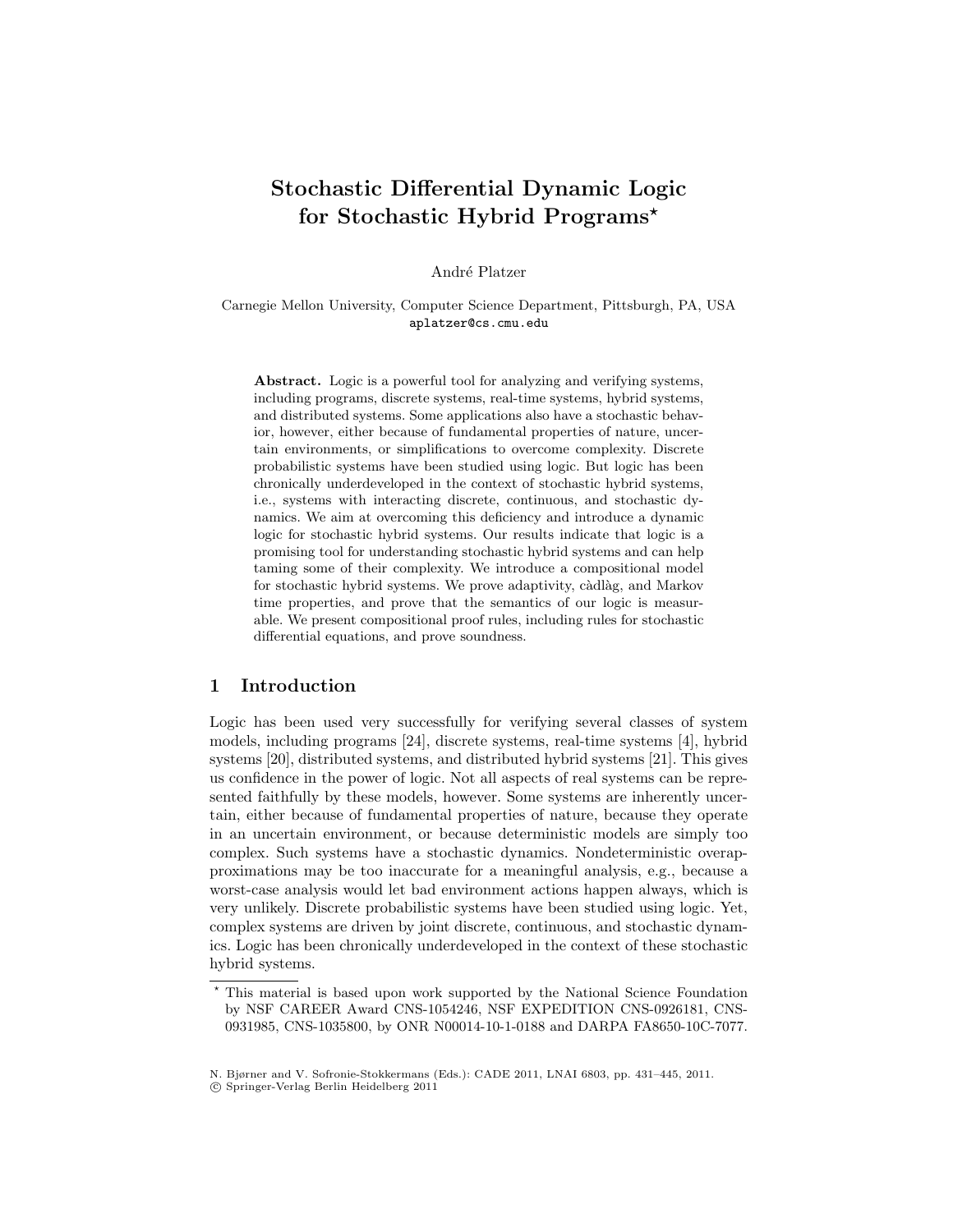Classical logic is about boolean truth and yes/no answers. That is why it is tricky to use logic for systems with stochastic effects. Logic has reached out into probabilistic extensions at least for discrete programs [13, 14, 6] and for first-order logic over a finite domain [25]. Logic has been used for the purpose of specifying system properties in model checking finite Markov chains [27] and probabilistic timed automata [17]. Stochastic hybrid systems, instead, are a domain where logic and especially proof calculi have so far been more conspicuous by their absence. Given how successful logic has been elsewhere, we want to change that.

Stochastic hybrid systems [2, 3, 9] are systems with interacting discrete, continuous, and stochastic dynamics. There is not just one canonical way to add stochastic behavior to a system model. Stochasticity might be restricted to the discrete dynamics, as in piecewise deterministic Markov decision processes, restricted to the continuous and switching behavior as in switching diffusion processes [8], or allowed in many parts as in so-called General Stochastic Hybrid Systems; see [2, 3] for an overview. Several different forms of combinations of probabilities with hybrid systems and continuous systems have been considered, both for model checking [7, 12, 3] and for simulation-based validation [18, 28].

We develop a very different approach. We consider logic and theorem proving for stochastic hybrid systems<sup>1</sup> to transfer the success that logic has had in other domains. Our approach is partially inspired by probabilistic PDL [14] and by barrier certificates for continuous dynamics [23]. We follow the arithmetical view that Kozen identified as suitable for probabilistic logic [14].

Classical analysis is provably inadequate [11] for analyzing even simple continuous stochastic processes. We heavily draw on both stochastic calculus and logic. It is not possible to present all mathematical background exhaustively here. But we provide basic definitions and intuition and refer to the literature for details and proofs of the main results of stochastic calculus [10, 19, 11].

Our most interesting contributions are:

- 1. We present the new model of stochastic hybrid programs (SHPs) and define a compositional semantics of SHP executions in terms of stochastic processes.
- 2. We prove that the semantic processes are adapted, have almost surely càdlàg paths, and that their natural stopping times are Markov times.
- 3. We introduce a new logic called stochastic differential dynamic logic  $(Sd\mathcal{L})$ for specifying and verifying properties of SHPs.
- 4. We define a semantics and prove that it is measurable such that probabilities are well-defined and probabilistic questions become meaningful.
- 5. We present proof rules for  $Sd\mathcal{L}$  and prove their soundness.
- 6. We identify the requirements for using Dynkin's formula for proving properties using the infinitesimal generator of stochastic differential equations.

 $Sd\mathcal{L}$  makes the rich semantical complexity and deep theory of stochastic hybrid systems accessible in a simple syntactic language. This makes the verification of stochastic hybrid systems possible with elementary syntactic proof principles.

<sup>&</sup>lt;sup>1</sup> Note that there is a model called Stochastic Hybrid Systems [9]. We do not mean this specific model in the narrow sense but refer to stochastic hybrid systems as the broader class of systems that share discrete, continuous, and stochastic dynamics.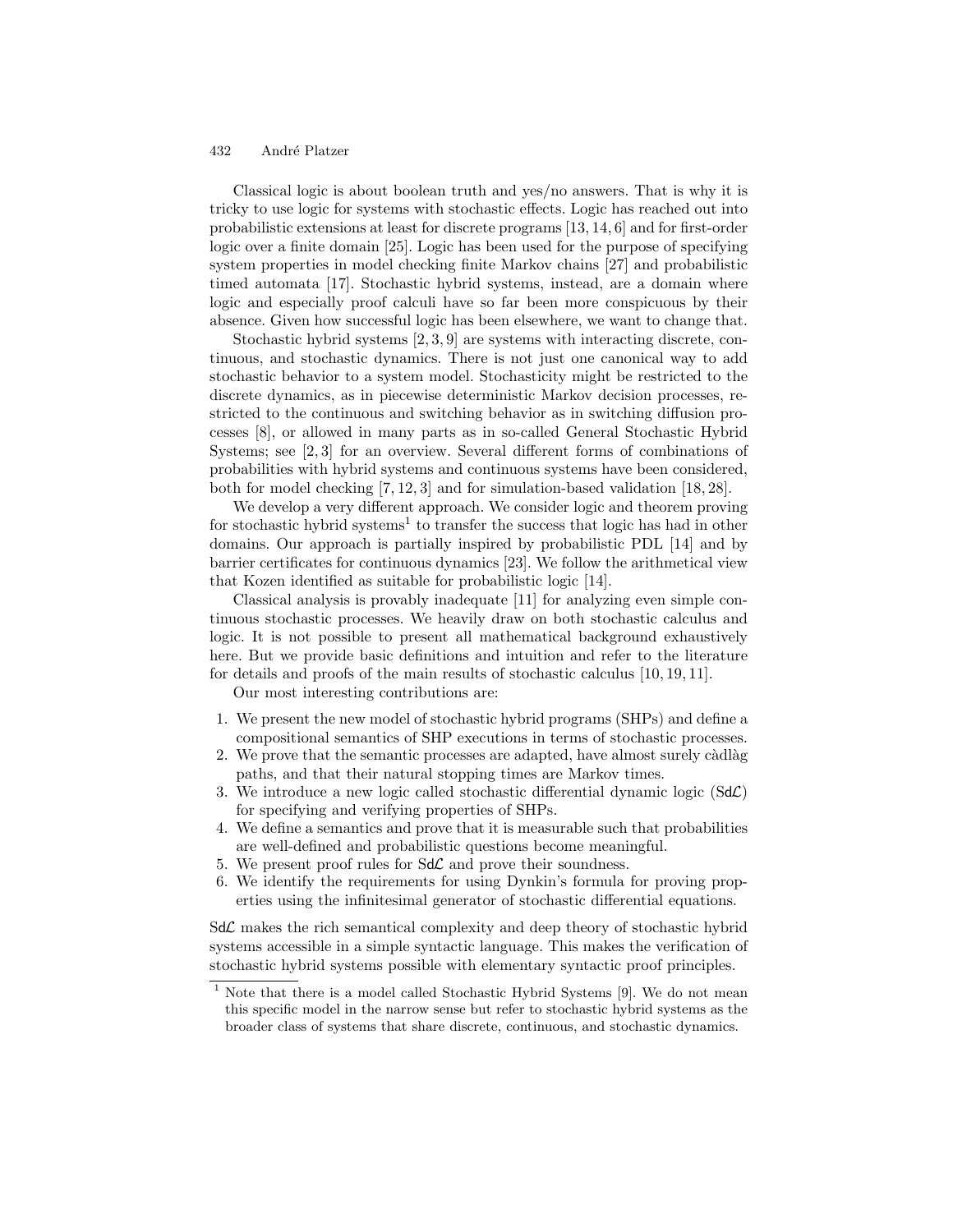Stochastic Differential Dynamic Logic for Stochastic Hybrid Programs 433

#### 2 Preliminaries: Stochastic Processes

We fix a dimension  $d \in \mathbb{N}$  for the Euclidean state space  $\mathbb{R}^d$  equipped with its Borel  $\sigma$ -algebra  $\beta$ , i.e., the  $\sigma$ -algebra generated by all open subsets. A  $\sigma$ algebra on a set  $\Omega$  is a nonempty set  $\mathcal{F} \subseteq 2^{\Omega}$  that is closed under complement and countable union. We axiomatically fix a *probability space*  $(\Omega, \mathcal{F}, P)$  with a  $\sigma$ -algebra  $\mathcal{F} \subseteq 2^{\Omega}$  of events on space  $\Omega$  and a probability measure P on  $\mathcal{F}$ (i.e.,  $P : \mathcal{F} \to [0, 1]$  is countable additive with  $P \geq 0, P(\Omega) = 1$ ). We assume the probability space has been completed, i.e., every subset of a null set (i.e.,  $P(A) = 0$ ) is measurable. A property holds *P*-almost surely (a.s.) if it holds with probability 1. A *filtration* is a family  $(\mathcal{F}_t)_{t>0}$  of  $\sigma$ -algebras that is increasing, i.e.,  $\mathcal{F}_s \subseteq \mathcal{F}_t$  for all  $s < t$ . Intuitively,  $\mathcal{F}_t$  are the events that can be discriminated at time t. We always assume a filtration  $(\mathcal{F}_t)_{t>0}$  that has been completed to include all null sets and that is right-continuous, i.e.,  $\mathcal{F}_t = \bigcap_{u>t} \mathcal{F}_u$  for all t. We generally assume the compatibility condition that  $\mathcal F$  coincides with the  $\sigma$ -algebra  $\mathcal{F}_{\infty} := \sigma \left( \bigcup_{t \geq 0} \mathcal{F}_t \right)$ , i.e., the  $\sigma$ -algebra generated by all  $\mathcal{F}_t$ .

For a  $\sigma$ -algebra  $\Sigma$  on a set D and the Borel  $\sigma$ -algebra  $\mathcal B$  on  $\mathbb R^d$ , function  $f: D \to \mathbb{R}^d$  is *measurable* iff  $f^{-1}(B) \in \Sigma$  for all  $B \in \mathcal{B}$  (or, equivalently, for all open  $B \subseteq \mathbb{R}^d$ ). An  $\mathbb{R}^d$ -valued *random variable* is an *F*-measurable function  $X: \Omega \to \mathbb{R}^d$ . All sets and functions definable in first-order logic over real arithmetic are Borel-measurable. A *stochastic process* X is a collection  $\{X_t\}_{t\in\mathcal{T}}$ of  $\mathbb{R}^d$ -valued random variables  $X_t$  indexed by some set T for time. That is,  $X: T \times \Omega \to \mathbb{R}^d$  is a function such that for all  $t \in T$ ,  $X_t = X(t, \cdot): \Omega \to \mathbb{R}^d$ is a random variable. Process X is adapted to filtration  $(\mathcal{F}_t)_{t>0}$  if  $X_t$  is  $\mathcal{F}_t$ measurable for each  $t$ . That is, the process does not depend on future events. We consider only adapted processes (e.g., using the completion of the natural filtration of a process or the completion of the optional  $\sigma$ -algebra for  $\mathcal{F}$  [10]). A process X is càdlàg iff its paths  $t \mapsto X_t(\omega)$  (for each  $\omega \in \Omega$ ) are càdlàg a.s., i.e., right-continuous (lim<sub>s  $\chi_t X_s(\omega) = X_t(\omega)$ ) and left limits (lim<sub>s  $\chi_t X_s(\omega)$ ) exist.</sub></sub>

We further need an e-dimensional *Brownian motion*  $W$  (i.e.,  $W$  is a stochastic process starting at 0 that is almost surely continuous and has independent increments that are normally distributed with mean 0 and variance equal to the time difference). Brownian motion is mathematically extremely complex. Its paths are almost surely continuous everywhere but differentiable nowhere and of unbounded variation. Intuitively,  $W$  can be understood as the limit of a random walk. We denote the Euclidean vector norm by  $|x|$  and use the Frobenius norm  $|\sigma| := \sqrt{\sum_{i,j} \sigma_{ij}^2}$  for matrices  $\sigma \in \mathbb{R}^{d \times e}$ .

# 3 Stochastic Differential Equations

We consider stochastic differential equations [19, 11] to describe stochastic continuous system dynamics. They are like ordinary differential equations but have an additional diffusion term that varies the state stochastically. Stochastic differential equations are of the form  $dX_t = b(X_t)dt + \sigma(X_t)dW_t$ . We consider Itō stochastic differential equations, whose solutions are defined by the stochastic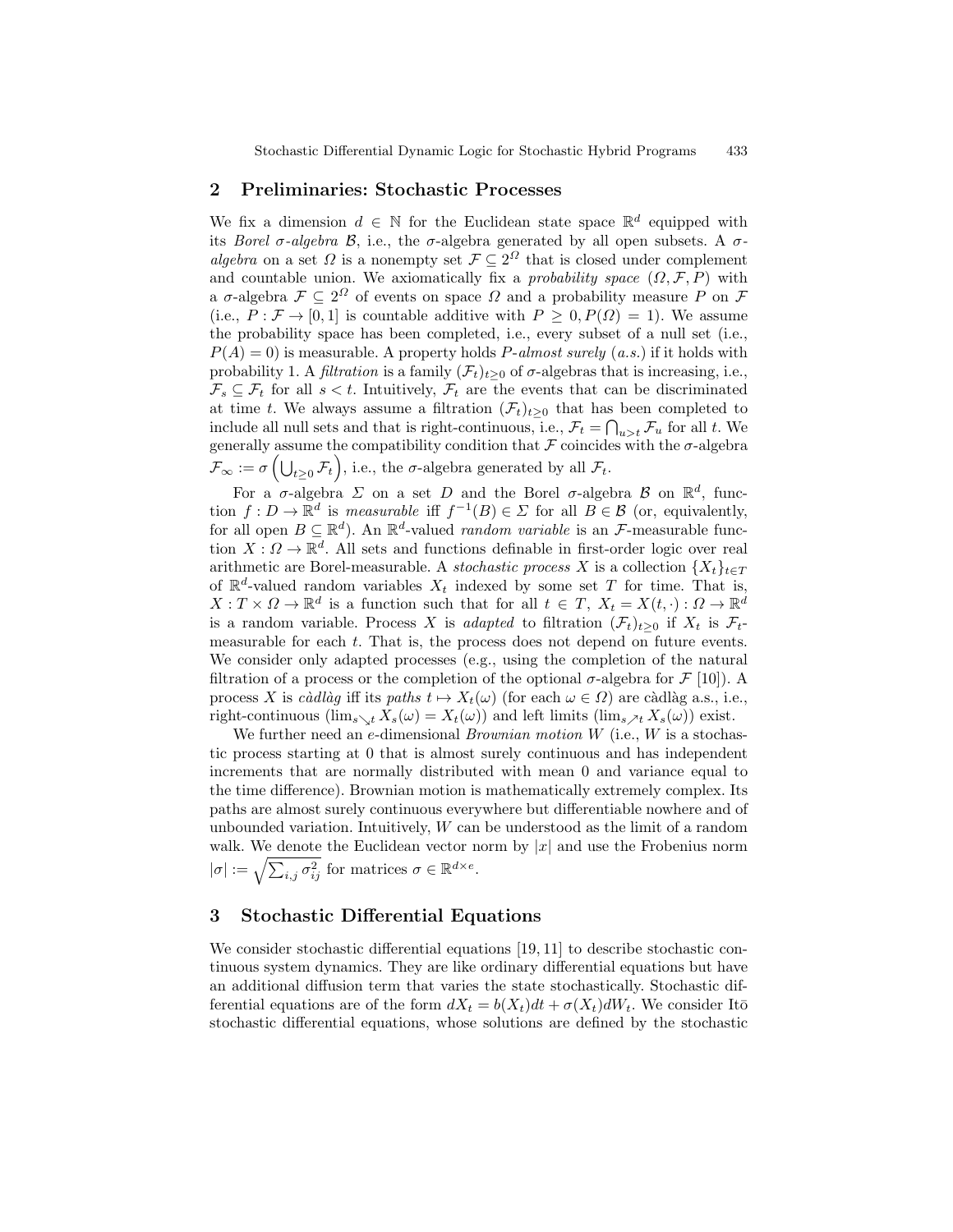Itō integral  $[19, 11]$ , which is again a stochastic process. Like in an ordinary differential equation, the drift coefficient  $b(X_t)$  determines the deterministic part of how  $X_t$  changes over time as a function of its current value. As a function of  $X_t$ , the diffusion coefficient  $\sigma(X_t)$ determines the stochastic influence by integration with respect to the Brownian motion



Fig. 1. Sample paths with  $b = 1$ (top) and  $b = 0$  (bottom),  $\sigma = 1$ 

process  $W_t$ . See Fig. 1 for two sample paths. Ordinary differential equations are retained for  $\sigma = 0$ . We focus on the time-homogenous case, where b and  $\sigma$  are time-independent, because time could be added as an extra state variable.

Definition 1 (Stochastic differential equation). A stochastic process  $X : [0, \infty) \times \Omega \to \mathbb{R}^d$  solves the (Ito) stochastic differential equation

$$
dX_t = b(X_t)dt + \sigma(X_t)dW_t
$$
\n<sup>(1)</sup>

with  $X_0 = Z$ , if  $X_t = Z + \int b(X_t)dt + \int \sigma(X_t)dW_t$ , where  $\int \sigma(X_t)dW_t$  is an Itō integral process [19, 11].

For simplicity, we always assume  $b : \mathbb{R}^d \to \mathbb{R}^d$  and  $\sigma : \mathbb{R}^d \to \mathbb{R}^{d \times e}$  to be measurable and locally Lipschitz-continuous:

$$
\forall N \exists C \forall x,y: \; |x|,|y| \leq N \; \Rightarrow \; |b(x)-b(y)| \leq C |x-y|, |\sigma(x)-\sigma(y)| \leq C |x-y|
$$

As an integral of an a.s. continuous process, solution  $X$  has almost surely continuous paths [19]. A.s. continuous solution X is pathwise unique [11, Ch 4.5]. Process X is a strong Markov process for each initial value  $x$  [19, Theorem 7.2.4].

## 4 Stochastic Hybrid Programs

As a system model for stochastic hybrid system, we introduce stochastic hybrid programs (SHPs). SHPs combine stochastic differential equations for describing the stochastic continuous system dynamics with program operations to describe the discrete switching, jumps, and discrete stochastic choices. These primitive dynamics can be combined programmatically in flexible ways. All basic terms in stochastic hybrid programs and stochastic differential dynamic logic are polynomial terms built over real-valued variables and rational constants. Our approach is sound for more general settings, but first-order real arithmetic is decidable [26].

Syntax. Stochastic hybrid programs (SHPs) are formed by the following grammar (where  $x_i$  is a variable, x a vector of variables,  $\theta$  a term, b a vector of terms,  $\sigma$  a matrix of terms, H is a quantifier-free first-order real arithmetic formula,  $\lambda, \nu \geq 0$  are rational numbers):

$$
\alpha \ ::= x_i := \theta \mid x_i := * \mid ?H \mid dx = bdt + \sigma dW \& H \mid \lambda \alpha \oplus \nu \beta \mid \alpha; \beta \mid \alpha^*
$$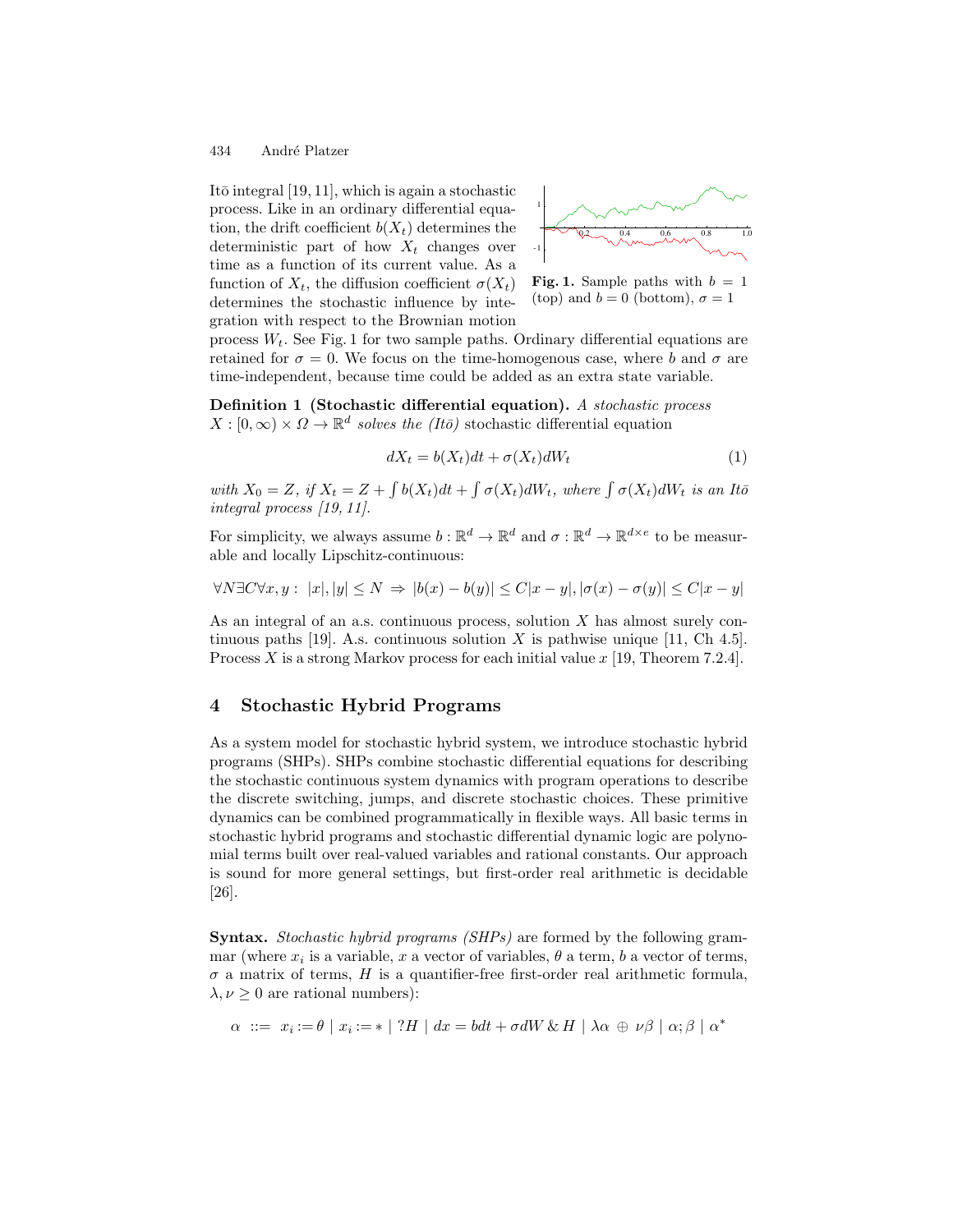Assignment  $x_i := \theta$  deterministically assigns term  $\theta$  to variable  $x_i$  instantaneously. Random assignment  $x_i := *$  randomly updates variable  $x_i$ , but unlike in classical dynamic logic  $[24]$ , we assume a probability distribution for x. As one example for a probability distribution, we consider uniform distribution in the interval [0,1], but other distributions can be used as long as they are computationally tractable, e.g., definable in first-order real arithmetic.

Most importantly,  $dx = bdt + \sigma dW \& H$  represents a stochastic continuous evolution along a stochastic differential equation, restricted to the evolution domain region  $H$ , i.e., the stochastic process will not continue when it leaves  $H$ . We assume that  $dx = bdt + \sigma dW$  satisfies the assumptions of stochastic differential equations according to Def. 1. In particular, the dimensions of the vectors  $x, b$ , matrix  $\sigma$ , and (vectorial) Brownian motion W fit together and  $b, \sigma$  are globally Lipschitz-continuous (which is first-order definable for polynomial terms and, thus, decidable by quantifier elimination [26]).

Test ?H represents a stochastic process that fails (disappears into an absorbing state) if  $H$  is not satisfied yet continues unmodified otherwise. Linear combination  $\lambda \alpha \oplus \nu \beta$  evolves like  $\alpha$  in  $\lambda$  percent of the cases and like  $\beta$  otherwise. We simply assume  $\lambda + \nu = 1$ . Sequential composition  $\alpha$ ;  $\beta$  and repetition  $\alpha^*$  work similarly to dynamic logic [24], except that they combine SHPs.

Stochastic Process Semantics. The semantics of a SHP is the stochastic process that it generates. The semantics  $\llbracket \alpha \rrbracket$  of a SHP  $\alpha$  consists of a function  $\llbracket \alpha \rrbracket : (\Omega \to \mathbb{R}^d) \to (\llbracket 0, \infty) \times \Omega \to \mathbb{R}^d$  that maps any  $\mathbb{R}^d$ -valued random variable Z describing the initial state to a stochastic process  $\llbracket \alpha \rrbracket^Z$  together with a function  $(\alpha) : (\Omega \to \mathbb{R}^d) \to (\Omega \to \mathbb{R})$  that maps any  $\mathbb{R}^d$ -valued random variable Z describing the initial state to a stopping time  $(\alpha)^Z$  indicating when to stop  $\llbracket \alpha \rrbracket^Z$ . Often, an  $\mathcal{F}_0$ -measurable random variable Z or deterministic state is used to describe the initial state. We assume independence of Z from subsequent stochastic processes like Brownian motions occurring in the definition of  $\llbracket \alpha \rrbracket^Z$ .

For an  $\mathbb{R}^d$ -valued random variable Z, we denote by  $\hat{Z}$  the stochastic process  $\hat{Z}: \{0\} \times \Omega \to \mathbb{R}^d$ ;  $(0, \omega) \mapsto \hat{Z}_0(\omega) := Z(\omega)$  that is stuck at Z. We write  $\hat{x}$  for the random variable Z that is a deterministic state  $Z(\omega) := x$  for all  $\omega \in \Omega$ . We write  $[\![\alpha]\!]^x$  and  $(\![\alpha]\!]^x$  for  $[\![\alpha]\!]^Z$  and  $(\![\alpha]\!]^Z$  then.

In order to simplify notation, we assume that all variables are uniquely identified by an index, i.e., the only occurring variables are  $x_1, x_2, \ldots, x_d$ . We write  $Z(\omega) \models H$  if state  $Z(\omega)$  satisfies first-order real arithmetic formula H and  $Z(\omega) \not\models H$  otherwise. In the semantics we will use a family of random variables  ${U_i}_{i\in I}$  that are distributed uniformly in [0, 1] and independent of other  $U_i$  and all other random variables and stochastic processes in the semantics. Hence, U satisfies  $P(\{\omega \in \Omega : U(\omega) \leq s\}) = \int_{-\infty}^{s} \overline{\mathcal{I}}_{[0,1]} dt$  with the usual extensions to other Borel subsets. To describe this situation, we just say that " $U \sim \mathcal{U}(0, 1)$  is i.i.d. (independent and identically distributed)", meaning that  $U$  is furthermore independent of all other random variables and stochastic processes in the semantics. We denote the *characteristic function* of a set  $S$  by  $\mathcal{I}_S$ , which is defined by  $\mathcal{I}_S(x) := 1$  if  $x \in S$  and  $\mathcal{I}_S(x) := 0$  otherwise.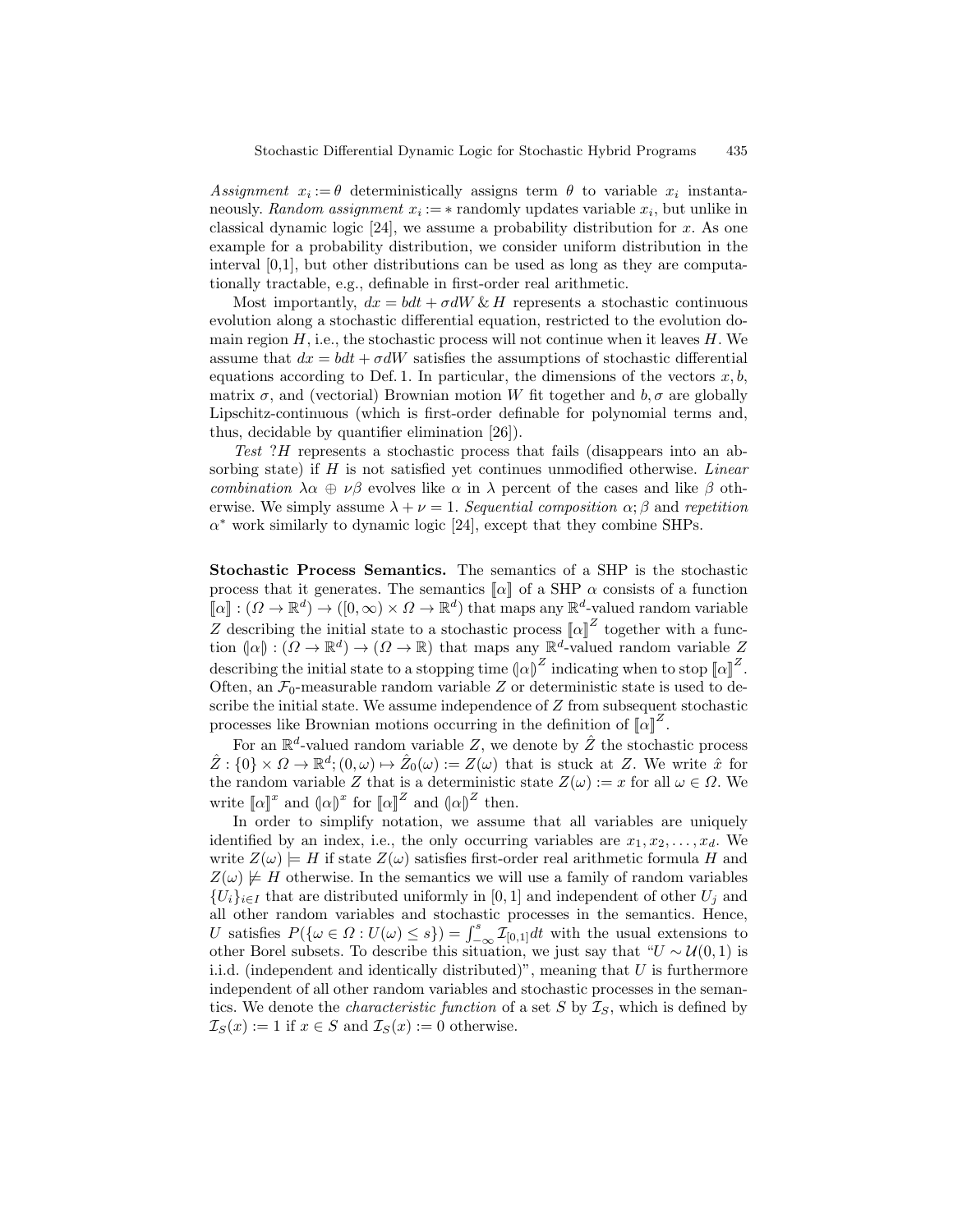Definition 2 (Stochastic hybrid program semantics). The semantics of  $SHP \alpha$  is defined by  $[\![\alpha]\!] : (\Omega \to \mathbb{R}^d) \to ([0, \infty) \times \Omega \to \mathbb{R}^d); Z \mapsto [\![\alpha]\!]^Z = ([\![\alpha]\!]_t^Z)_{t \geq 0}$ and  $(\alpha) : (\Omega \to \mathbb{R}^d) \to (\Omega \to \mathbb{R}); Z \mapsto (\alpha)^Z$ . These functions are inductively defined for random variable Z by

- 1.  $\llbracket x_i := \theta \rrbracket^Z = \hat{Y}$  where  $Y(\omega)_i = \llbracket \theta \rrbracket^{Z(\omega)}$  and  $Y_j = Z_j$  for all  $j \neq i$ . Further,  $(x_i := \theta)$ <sup>Z</sup> = 0.
- 2.  $[x_i := \ast]^{Z} = \hat{U}$  where  $U_j = Z_j$  for all  $j \neq i$  and  $U_i \sim \mathcal{U}(0, 1)$  is i.i.d. and  $\mathcal{F}_0$ -measurable. Further,  $(x_i := *)^Z = 0$ .
- 3.  $\llbracket ?H \rrbracket^Z = \hat{Z}$  on the event  $\{Z \models H\}$  and  $\llbracket ?H \rrbracket^Z = 0$  (on all events  $\omega \in \Omega$ ). Note that  $\llbracket ?H \rrbracket^Z$  is not defined on the event  $\{Z \not\models H\}.$
- 4.  $\llbracket dx = bdt + \sigma dW \& H \rrbracket^Z$  is the process  $X : [0, \infty) \times \Omega \to \mathbb{R}^d$  that solves the (Itō) stochastic differential equation  $dX_t = [b]^{X_t} dt + [\sigma]^{X_t} dB_t$  with  $X_0 = Z$ on the event  $\{Z \models H\}$ , where  $B_t$  is a fresh e-dimensional Brownian motion if σ has e columns. We assume that Z is independent of the σ-algebra generated by  $(B_t)_{t\geq 0}$ . Further,  $\left(\frac{dx}{dt} - \frac{bdt}{dt} + \frac{\sigma dW}{dt}\right)^2 = \inf\{t \geq 0 : X_t \notin H\}$ . Note that X is not defined on the event  $\{Z \not\models H\}.$

$$
5. \quad \left[\lambda \alpha \oplus \nu \beta\right]^Z = \mathcal{I}_{U \le \lambda} \left[\alpha\right]^Z + \mathcal{I}_{U > \lambda} \left[\beta\right]^Z = \begin{cases} \left[\alpha\right]^Z & \text{on the event } \{U \le \lambda\} \\ \left[\beta\right]^Z & \text{on the event } \{U > \lambda\} \end{cases}
$$

 $(\vert \lambda\alpha\> \oplus \> \nu\beta\vert)^Z = \mathcal{I}_{U\leq \lambda}(\vert \alpha\vert)^Z + \mathcal{I}_{U> \lambda}(\vert \beta\vert)^Z$ where  $U \sim \mathcal{U}(0, 1)$  is i.i.d. and  $\mathcal{F}_0$ -measurable.

$$
\mathcal{E} \left[ \alpha; \beta \right]_t^Z = \begin{cases} \n\left[ \alpha \right]_t^Z & \text{on } \{ t < (\alpha)^Z \} \\ \n\left[ \beta \right]_{t - (\alpha)^Z}^{\lceil \alpha \rceil_Z \rceil_Z} & \text{on } \{ t \geq (\alpha)^Z \} \n\end{cases} \quad \text{and} \quad (\alpha; \beta)^Z = (\alpha)^Z + (\beta)^{\lceil \alpha \rceil_Z^Z \rceil_Z}
$$

<sup>7</sup>.  $[\![\alpha^*]\!]_t^Z = [\![\alpha^n]\!]_t^Z$  on the event  $\{(\![\alpha^n]\!]^Z > t\}$  and  $(\![\alpha^*]\!]^Z = \lim_{n \to \infty} (\![\alpha^n]\!]^Z$ where  $\alpha^0 \equiv ?$  true,  $\alpha^1 \equiv \alpha$ , and  $\alpha^{n+1} \equiv \alpha; \alpha^n$ .

For Case 7, note that  $(\alpha^n)^Z$  is monotone in n, hence the limit  $(\alpha^*)^Z$  exists and is finite if the sequence is bounded. The limit is  $\infty$  otherwise. Note that  $\llbracket \alpha^* \rrbracket_t^Z$ is independent of the choice of n on the event  ${({|\alpha^n|)}^Z > t}$  (but not necessarily independent of n on the event  ${({|\alpha^n|)}^Z \ge t}$ , because  $\alpha$  might start with a jump after  $\alpha^n$ ). Observe that  $\llbracket \alpha^* \rrbracket_t^Z$  is not defined on the event  $\{ \forall n (\alpha^n) \mid x \leq t \}$ , which happens, e.g., for Zeno executions violating divergence of time. It would still be possible to give a semantics in this case, e.g., at  $\check{t} = (\alpha^n)^Z$ , but we do not gain much from introducing those technicalities.

In the semantics of  $[\![\alpha]\!]^Z$ , time is allowed to end. We explicitly consider  $[\![\alpha]\!]_t^Z$ as not defined for a realization  $\omega$  if a part of this process is not defined, because of failed tests in  $\alpha$ . The process may be explicitly not defined when  $t > (\alpha)^Z$ . Explicitly being not defined can be viewed as being in a special absorbing state that can never be left again, as in killed processes. The stochastic process  $\llbracket \alpha \rrbracket^Z$  is only intended to be used until time  $(\alpha)^Z$ . We stop using  $\llbracket \alpha \rrbracket^Z$  after time  $(\llbracket \alpha \rrbracket^Z$ .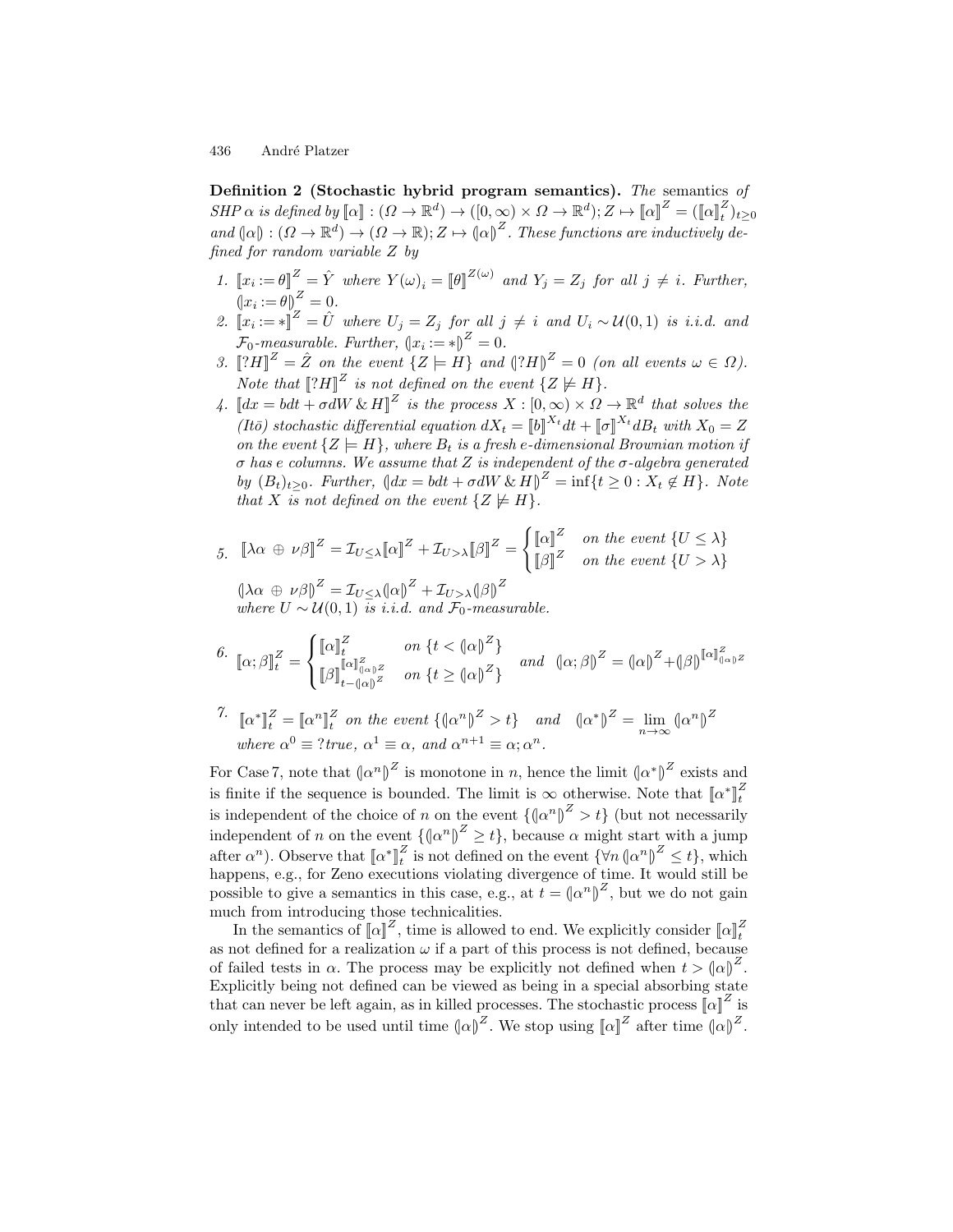A Markov time (a.k.a. stopping time) is a non-negative random variable  $\tau$ such that  $\{\tau \leq t\} \in \mathcal{F}_t$  for all t. For a Markov time  $\tau$  and a stochastic process  $X_t$ , the following process is called *stopped process*  $X^{\tau}$ 

$$
X_t^{\tau} := X_{t \sqcap \tau} = \begin{cases} X_t & \text{if } t < \tau \\ X_{\tau} & \text{if } t \geq \tau \end{cases} \quad \text{where} \quad t \sqcap \tau := \min\{t, \tau\}
$$

A class C of processes is *stable under stopping* if  $X \in \mathcal{C}$  implies  $X^{\tau} \in \mathcal{C}$  for every Markov time  $\tau$ . Right continuous adapted processes, and processes satisfying the strong Markov property are stable under stopping [5, Theorem 10.2].

Most importantly, we show that the semantics is well-defined. We prove that the natural stopping times  $(\alpha)^Z$  are actually Markov times so that it is meaningful to stop process  $\llbracket \alpha \rrbracket^Z$  at  $(\llbracket \alpha \rrbracket^Z$  and useful properties of  $\llbracket \alpha \rrbracket^Z$  inherit to the stopped process  $\llbracket \alpha \rrbracket_{t \sqcap (\alpha)}^Z$ . Furthermore, we show that the process  $\llbracket \alpha \rrbracket^Z$  is adapted (does not look into the future) and càdlàg, which will be important to define a semantics for formulas. We give a proof of the following theorem in [22].

Theorem 3 (Adaptive càdlàg process with Markov times). For each SHP  $\alpha$  and any  $\mathbb{R}^d$ -valued random variable Z,  $\llbracket \alpha \rrbracket^Z$  is an a.s. càdlàg process and adapted (to the completed filtration  $(\mathcal{F}_t)_{t\geq 0}$  generated by Z and the constituent Brownian motion  $(B_s)_{s\leq t}$  and uniform U processes) and  $(\alpha)^Z$  is a Markov time (for  $(\mathcal{F}_t)_{t\geq0}$ ). In particular, the end value  $\llbracket \alpha \rrbracket_{(\alpha)}^Z$  is again  $\mathcal{F}_{(\alpha)}$  -measurable.

Note in particular, that the event  $\{\left(\alpha^n\right)^Z \geq t\}$  is  $\mathcal{F}_t$ -measurable, thus, by [10, Prop 1.2.3, the event  $\{(\alpha^n)^Z > t\}$  in Case 7 of Def. 2 is  $\mathcal{F}_t$ -measurable. As a corollary to Theorem 3,  $\llbracket \alpha \rrbracket^Z$  is progressively measurable [10, Prop 1.1.13].

# 5 Stochastic Differential Dynamic Logic

For specifying and analyzing properties of SHPs, we introduce stochastic differential dynamic logic SdL.

Syntax. Function terms of stochastic differential dynamic  $logic$  Sd $C$  are formed by the grammar  $(F$  is a primitive measurable function definable in first-order real arithmetic, e.g., the characteristic function  $\mathcal{I}_S$  of a measurable set  $S$  definable in first-order real arithmetic, B is

$$
0 \equiv \mathcal{I}_{\emptyset}
$$
  
\n
$$
1 \equiv \mathcal{I}_{\mathbb{R}^{d}}
$$
  
\n
$$
\neg f \equiv 1 - f
$$
  
\n
$$
A \land B \equiv AB
$$
  
\n
$$
A \lor B \equiv A + B - AB
$$
  
\n
$$
A \rightarrow B \equiv 1 - A + AB
$$
  
\n
$$
\text{if}(H) \{\alpha\} \text{else}\{\beta\} \equiv \frac{1}{2}(?H; \alpha) \oplus \frac{1}{2} (? \neg H; \beta)
$$
  
\n
$$
\text{while}(H) \{\alpha\} \equiv (?H; \alpha)^{*}; ? \neg H
$$
  
\n
$$
[\alpha]f \equiv \neg \langle \alpha \rangle \neg f
$$

Fig. 2. Common SdC and SHP abbreviations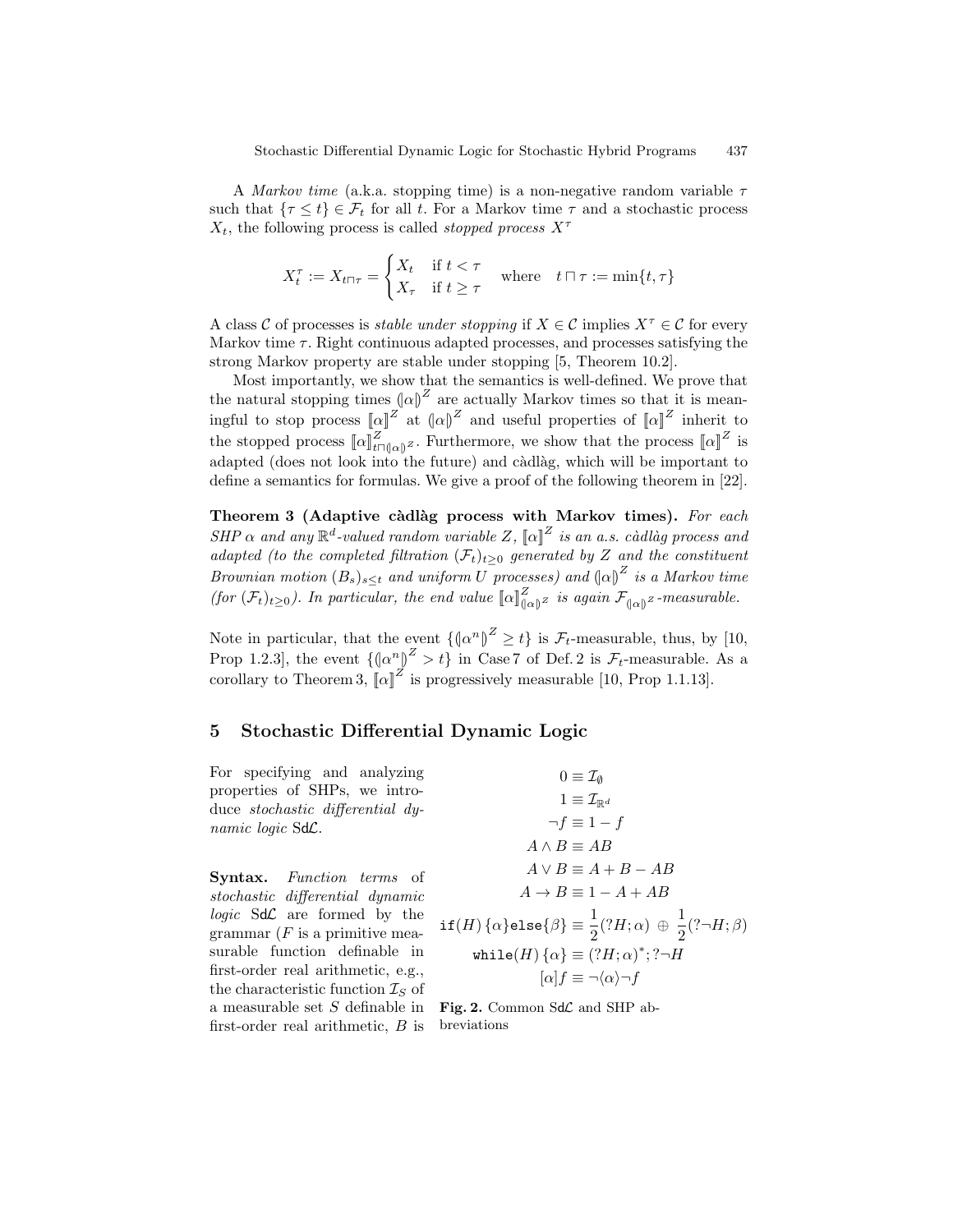a boolean combination of such characteristic functions using operators ∧, ∨, ¬, → from Fig. 2,  $\lambda$ ,  $\nu$  are rational numbers):

$$
f,g \ ::= \ F \mid \lambda f + \nu g \mid Bf \mid \langle \alpha \rangle f
$$

These are for linear  $(\lambda f + \nu g)$  or boolean product  $(Bf)$  combinations of terms. Term  $\langle \alpha \rangle f$  represents the supremal value of f along the process belonging to  $\alpha$ . The syntactic abbreviations in Fig. 2 can be useful. Formulas of  $Sd\mathcal{L}$  are simple, because  $Sd\mathcal{L}$  function terms are powerful.  $Sd\mathcal{L}$  formulas express equational and inequality relations between  $Sd\mathcal{L}$  function terms f, g. They are of the form:

$$
\phi \ ::= \ f \leq g \mid f = g
$$

Measurable Semantics. The semantics of classical logics maps an interpretation to a truth-value. This does not work for stochastic logic, because the state evolution of SHPs contained in  $Sd\mathcal{L}$  formulas is stochastic, not deterministic. Instead, we define the semantics of an  $Sd\mathcal{L}$  function term as a random variable.

**Definition 4 (SdC semantics).** The semantics  $\llbracket f \rrbracket$  of a function term f is a function  $[[f]] : (\Omega \to \mathbb{R}^d) \to (\Omega \to \mathbb{R})$  that maps any  $\mathbb{R}^d$ -valued random variable Z describing the current state to a random variable  $\llbracket f \rrbracket^Z$ . It is defined by

- 1.  $\llbracket F \rrbracket^Z = F^{\ell}(Z), \text{ i.e., } \llbracket F \rrbracket^Z(\omega) = F^{\ell}(Z(\omega))$  where function F denotes  $F^{\ell}$
- 2.  $[\![\lambda f + \nu g]\!]^Z = \lambda [\![f]\!]^Z + \nu [\![g]\!]^Z$
- 3.  $[[Bf]]^Z = [[B]]^Z * [[f]]^Z$ , *i.e.*, multiplication  $[[Bf]]^Z(\omega) = [[B]]^Z(\omega) * [[f]]^Z(\omega)$ 4.  $[\langle \alpha \rangle f]^{Z} = \sup \{ [f]^{[\alpha]_t^{Z}} : 0 \le t \le (\alpha)^{Z} \}$

When Z is not defined (results from a failed test), then  $\llbracket f \rrbracket^Z$  is not defined. To avoid partiality, we assume the convention  $\llbracket f \rrbracket^Z := 0$  when Z is not defined.

If f is a characteristic function of a measurable set, then  $\left[\langle \alpha \rangle f\right]^Z$  corresponds to a random variable that reflects the supremal f value that  $\alpha$  can reach at least once during its evolution until stopping time  $(\alpha)^Z$  when starting in a state corresponding to random variable Z. Then  $P(\sqrt{|\langle \alpha \rangle}f \|^Z = 1)$  is the probability with which  $\alpha$  reaches f at least once and  $E([{\langle \alpha \rangle} f]^Z)$  is the expected value, given Z. This includes the special case where Z is a deterministic state  $Z(\omega) := x$  for all  $\omega \in \Omega$ . But first, we prove that these quantities are well-defined probabilities at all. Note that well-definedness of the definition in case 4 uses Theorem 3.

Cases 1–3 of Def. 4 are as in [14] with the notable exception of case 4, which we define as a supremum, not an integral. The reason is that we are interested in probabilistic worst-case verification, not in average-case verification. For discrete programs, it is often sufficient to consider the input-output behavior, so that Kozen did not need to consider the temporal evolution of the program over time, only its final (probabilistic) outcome [14]. In stochastic hybrid systems, the temporal evolution is highly relevant, in addition to the stochastic behavior. When averaging over time, the system state may be very probably good (the integral of the error is small). But, still, it could be very likely that the system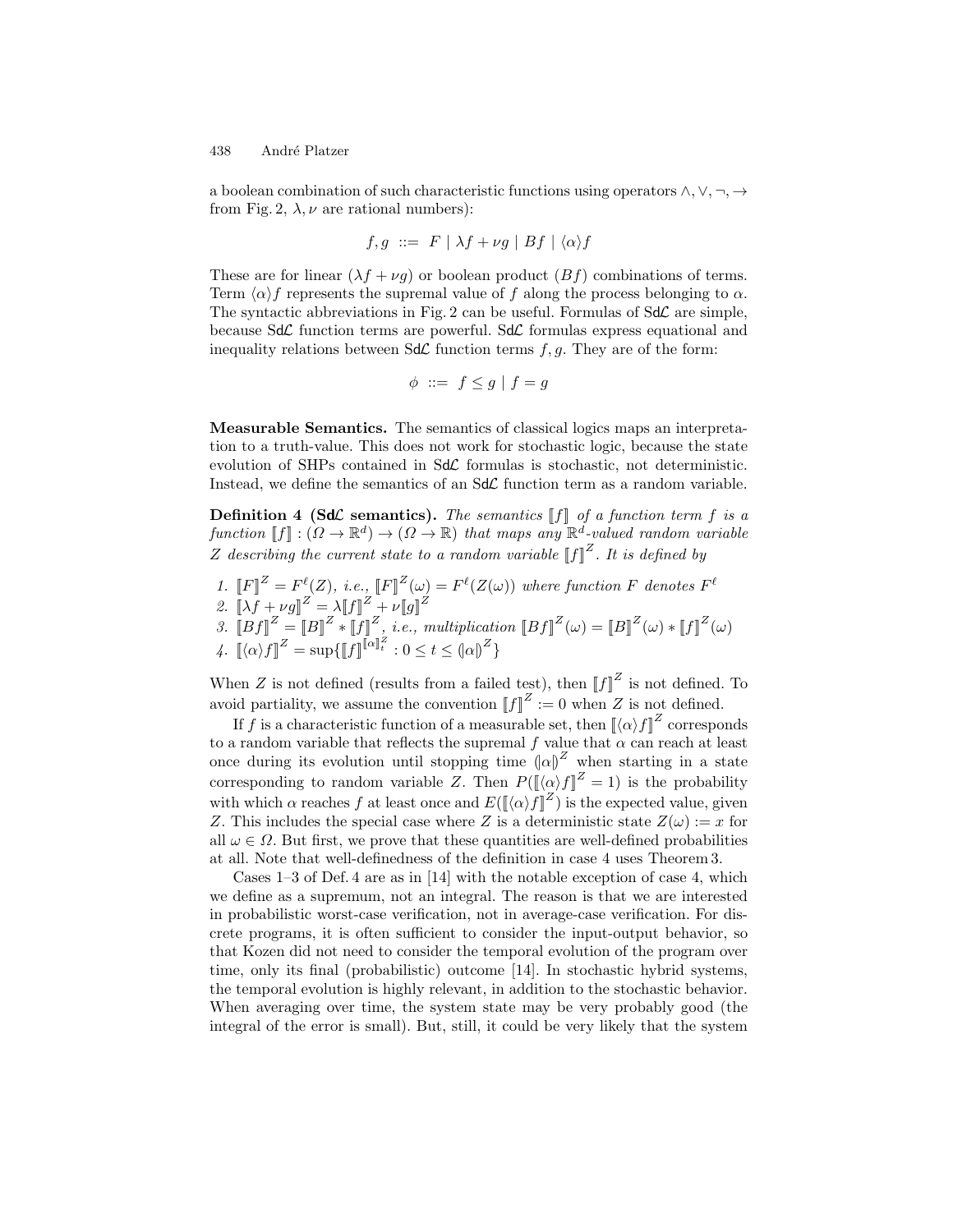exhibits a bug at some state during a run. In this case, we would still want to declare such a system as broken, because, when using it, it will very likely get us into trouble. Stochastic average-case analysis is interesting for performance analysis. But for safety verification, supremal stochastic analysis is more relevant, because a system that is very probably broken at some time, is still too broken to be used safely. We thus consider stochastic dynamics with worst-case temporal behavior, i.e., our semantics performs stochastic averaging (in the sense of probability) among different behaviors, but considers supremal worst-case probability over time. The logic  $Sd\mathcal{L}$  is intended to be used (among other things) to prove bounds on the probability that a system fails at some point at all.

A car that, on average over all times of its use, has a low crash rate, but still has a high probability of crashing at least once during the first ride would not be safe. This is one example where stochastic hybrid systems exhibit new interesting characteristics that we do not see in discrete systems.

We show that the semantics is well-defined. We prove that  $\llbracket f \rrbracket^Z$  is, indeed, a random variable, i.e., measurable. Without this, probabilistic questions about the value of formulas would not be well-defined, because they are not measurable with respect to the probability space  $(\Omega, \mathcal{F}, P)$  and the Borel  $\sigma$ -algebra on R.

**Theorem 5 (Measurability).** For any  $\mathbb{R}^d$ -valued random variable Z, the semantics  $\llbracket f \rrbracket^Z$  of function term f is a random variable (i.e., F-measurable).

We give a proof of this theorem in [22].

Corollary 6 (Pushforward measure). For any  $\mathbb{R}^d$ -valued random variable Z and function term f, probability measure P induces the pushforward measure

$$
S \mapsto P((\llbracket f \rrbracket^Z)^{-1}(S)) = P(\{\omega \in \Omega : \llbracket f \rrbracket^Z(\omega) \in S\}) = P(\llbracket f \rrbracket^Z \in S)
$$

which defines a probability measure on R. Hence, for each Borel-measurable set S, the probability  $P([\![f]\!]^Z \in S)$  is well-defined.

We say that  $f \leq g$  is *valid* if it holds for all  $\mathbb{R}^d$ -valued random variables Z:

$$
\models f \le g \quad \text{iff} \quad \text{for all } Z, \; [f]^Z \le [g]^Z, \text{ i.e., } ([f]^Z)(\omega) \le ([g]^Z)(\omega) \text{ for all } \omega \in \Omega
$$

Validity of  $f = g$  is defined accordingly, hence,  $f = g$  if  $f \le g$  and  $f \le g \le f$ . As consequence relation on formulas, we use the (global) consequence relation that we define as follows (similarly when some of the formulas are  $f_i = g_i$ ):

$$
f_1 \le g_1, \dots, f_n \le g_n \models f \le g
$$
  
iff 
$$
\models f_1 \le g_1, \dots, \models f_n \le g_n \text{ implies } \models f \le g
$$

Also  $f_1 \leq g_1, \ldots, f_n \leq g_n \models f \leq g$  holds pathwise if it holds for each  $\omega \in \Omega$ .

### 6 Stochastic Calculus

In this section, we review important results from stochastic calculus [10, 19, 11] that we use in our proof calculus. To indicate the probability law of process  $X$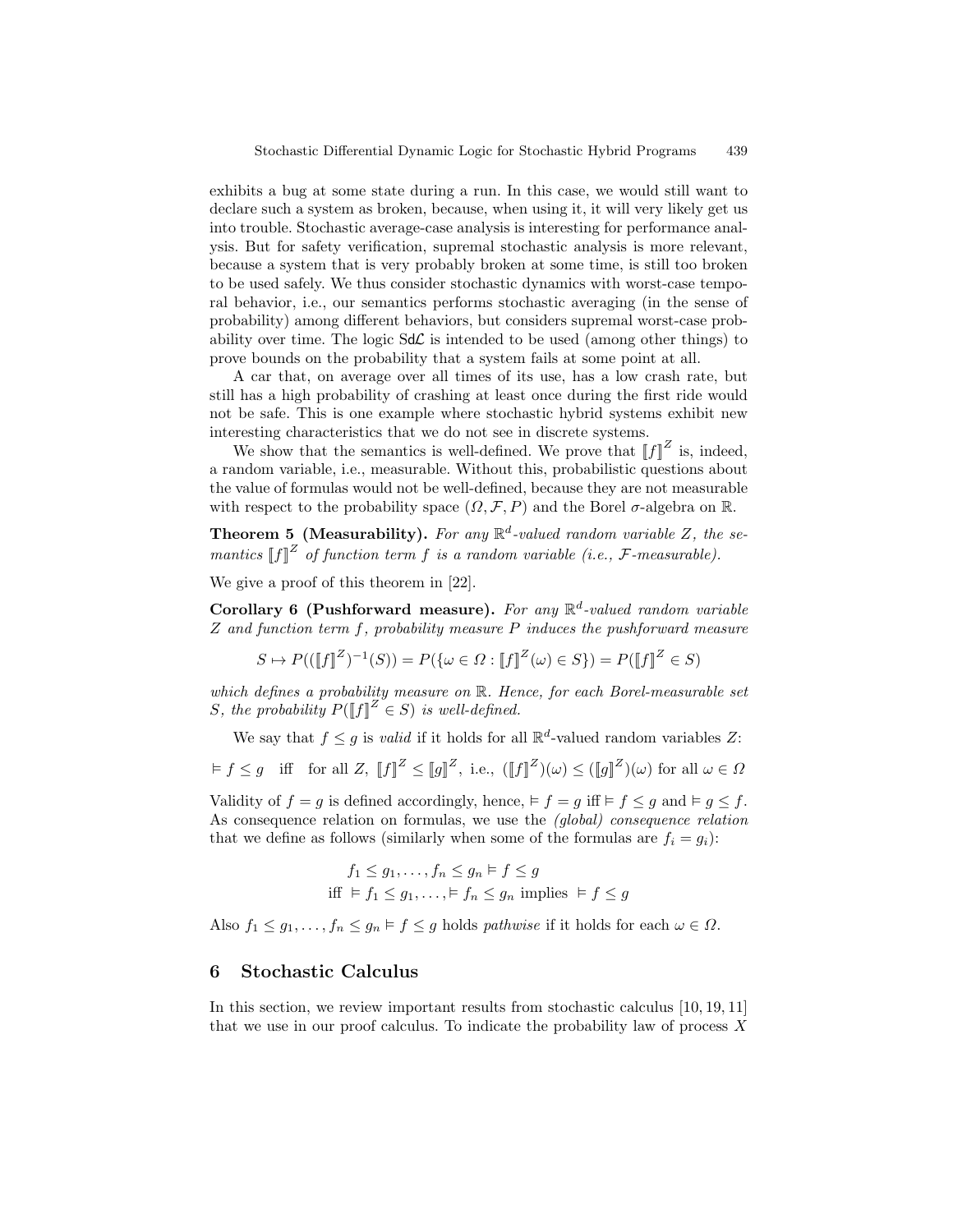starting at  $X_0 = x$  a.s., we write  $P^x$  instead of P. By  $E^x$  we denote the expectation operator for probability law  $P^x$ . That is  $E^x(f(X_t)) := \int_{\Omega} f(X_t(\omega))dP^x(\omega)$ for each Borel-measurable function  $f : \mathbb{R}^d \to \mathbb{R}$ . A very important concept is the infinitesimal generator that captures the average rate of change of a process.

**Definition 7** (Infinitesimal generator). The (infinitesimal) generator of an a.s. right continuous strong Markov process (e.g., solution from Def. 1) is the operator A that maps a function  $f : \mathbb{R}^d \to \mathbb{R}$  to function  $Af : \mathbb{R}^d \to \mathbb{R}$  defined as

$$
Af(x) := \lim_{t \searrow 0} \frac{E^x f(X_t) - f(x)}{t}
$$

We say that Af is defined if this limit exists for all  $x \in \mathbb{R}^d$ . The generator can be used to compute the expected value of a function when following the process until a Markov time without solving the SDE.

Theorem 8 (Dynkin's formula [19, Theorem 7.4.1], [5, p. 133]). Let  $X_t$ an a.s. right continuous strong Markov process (e.g., solution from Def. 1). If  $f \in C^2(\mathbb{R}^d, \mathbb{R})$  has compact support and  $\tau$  is a Markov time with  $E^x \tau < \infty$ , then

$$
E^x f(X_\tau) = f(x) + E^x \int_0^\tau A f(X_s) ds
$$

Dynkin's formula is very useful, but only if we can compute the generator and its integral. The generator A gives a stochastic expression. It has been shown, however, that it is equal to a deterministic expression called the differential generator under fairly mild assumptions:

Theorem 9 (Differential generator [19, Theorem 7.3.3]). For a solution  $X_t$  from Def. 1, if  $f \in C^2(\mathbb{R}^d, \mathbb{R})$  is compactly supported, then Af is defined and

$$
Af(x) = Lf(x) := \sum_{i} b_i(x) \frac{\partial f}{\partial x_i}(x) + \frac{1}{2} \sum_{i,j} (\sigma(x)\sigma(x)^*)_{i,j} \frac{\partial^2 f}{\partial x_i \partial x_j}(x)
$$

A stochastic process Y that is adapted to a filtration  $(\mathcal{F}_t)_{t>0}$  is a super*martingale* iff  $E|Y_t| < \infty$  for all  $t \geq 0$  and

$$
E(Y_t \mid \mathcal{F}_s) \le Y_s \quad \text{for all } t \ge s \ge 0
$$

Proposition 10 (Doob's maximal martingale inequality [10, Theorem **I.3.8**). If  $f(X_t)$  is a càdlàg supermartingale with respect to the filtration generated by  $(X_t)_{t\geq 0}$  and  $f \geq 0$  on the evolution domain of  $X_t$ , then for all  $\lambda > 0$ :

$$
P\left(\sup_{t\geq 0} f(X_t) \geq \lambda \,|\,\mathcal{F}_0\right) \leq \frac{Ef(X_0)}{\lambda}
$$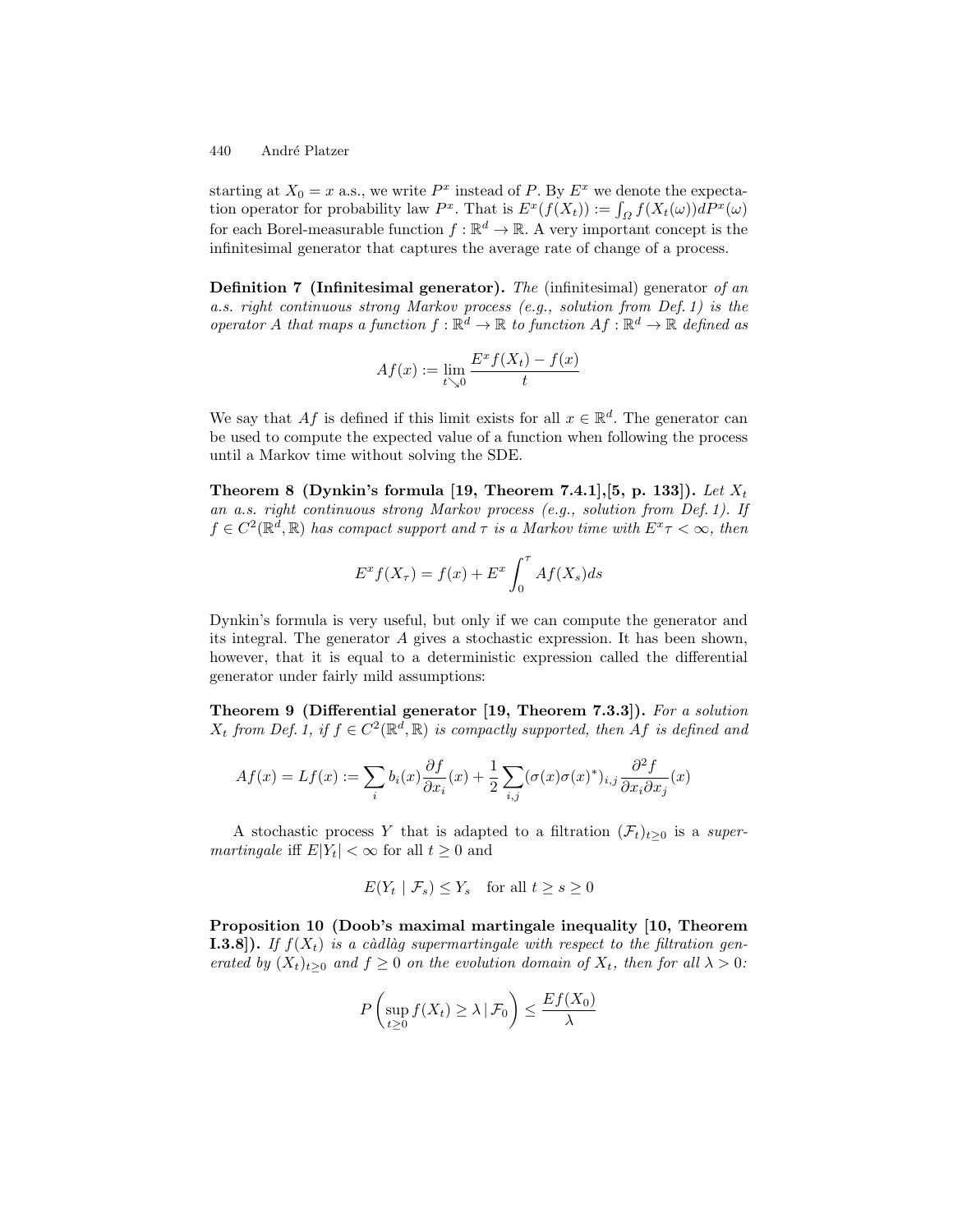Stochastic Differential Dynamic Logic for Stochastic Hybrid Programs 441

| $\langle x:=\theta\rangle f=f_x^{\theta}$ if admissible substitution replacing x with $\theta$                                                                                        | $(\langle := \rangle)$      |
|---------------------------------------------------------------------------------------------------------------------------------------------------------------------------------------|-----------------------------|
| $\langle ?H \rangle f = Hf$                                                                                                                                                           | $(\langle ? \rangle)$       |
| $\langle \alpha; \beta \rangle f \leq \langle \alpha \rangle (f \sqcup \langle \beta \rangle f) \ \ (\leq \langle \alpha \rangle (f + \langle \beta \rangle f) \text{ if } 0 \leq f)$ | $(\langle ; \rangle)$       |
| $\langle \alpha; \beta \rangle f \leq \langle \alpha \rangle \langle \beta \rangle f$ if $\models f \leq \langle \beta \rangle f$ or $\beta$ continuous at 0 a.s.                     | $(\langle ; \rangle')$      |
| $\langle \alpha \rangle (\lambda f) = \lambda \langle \alpha \rangle f$                                                                                                               | $(\langle \rangle \lambda)$ |
| $\langle \alpha \rangle (\lambda f + \nu g) \leq \lambda \langle \alpha \rangle f + \nu \langle \alpha \rangle g$                                                                     | $(\langle\rangle + )$       |
| $0 \leq B = BB \leq 1$ if B boolean from characteristic functions                                                                                                                     | $(\mathcal{I})$             |
| $0 \leq f \models 0 \leq \langle \alpha \rangle f$                                                                                                                                    | (pos)                       |
| $f \leq g \models \langle \alpha \rangle f \leq \langle \alpha \rangle g$                                                                                                             | (mon)                       |
| $H \to f \leq \lambda \models \langle dx = bdt + \sigma dW \& H \rangle f \leq \lambda \quad (\lambda \in \mathbb{Q})$                                                                | (mon')                      |
| $\langle \alpha \rangle g \leq g \models \langle \alpha^* \rangle g \leq g$                                                                                                           | (ind)                       |

Fig. 3. Pathwise proof rules for SdC

## 7 Proof Calculus

Now that we have a model, logic, and semantics for stochastic hybrid systems, we investigate reasoning principles that can be used to prove logical properties of stochastic hybrid systems. First we present proof rules that are sound pathwise, i.e., satisfy the global consequence relation pathwise for each  $\omega \in \Omega$ . By  $\sqcup$  we denote the binary maximum operator. It can either be added into the language or approximated conservatively by  $+$  as in rule  $\langle \cdot \rangle$ . Operator  $\sqcup$  coincides with  $\lor$  for values in {0,1}, e.g., built using operators ∧,  $\lor$ ,  $\neg$ ,  $\langle \alpha \rangle$  from characteristic functions. As a supremum,  $\langle \alpha \rangle B$  only takes on values  $\{0,1\}$  if B does.

Theorem 11 (Pathwise sound). The proof rules in Fig. 3 are globally sound pathwise.

For a proof see [22]. For  $\langle ; \rangle'$ ,  $\beta$  is a.s. continuous at 0 if, on all paths, the first primitive operation that is not a test is a stochastic differential equation, not a (random) assignment. Our rules generalize to the case of probabilistic assumptions. Note that formula  $\overline{H} \to f \leq \lambda$  in mon' is equivalent to  $\overline{H}f \leq \overline{H}\lambda$ but easier to read. If  $f$  is continuous, rule  $mon'$  is sound when replacing the topological closure  $\overline{H}$  (which is computable by quantifier elimination) by  $H$ , because the inequality is weak.

Next we show proof rules that do not hold pathwise, but still in distribution.

**Theorem 12 (Sound in distribution).** Rule  $\langle \oplus \rangle$  is sound in distribution.

$$
P(\langle \lambda \alpha \oplus \nu \beta \rangle f \in S) = \lambda P(\langle \alpha \rangle f \in S) + \nu P(\langle \beta \rangle f \in S) \tag{(\oplus)}
$$

For a proof see [22]. How to prove properties about random assignment  $x_i := *$ depends on the distribution for the random assignment. For a uniform distribution in  $[0,1]$ , e.g., we obtain the following proof rule that is sound in distribution:

$$
P(\langle x_i := * \rangle f \in S) = \int_0^1 \mathcal{I}_{\langle x_i := r \rangle f \in S} dr \tag{(*)}
$$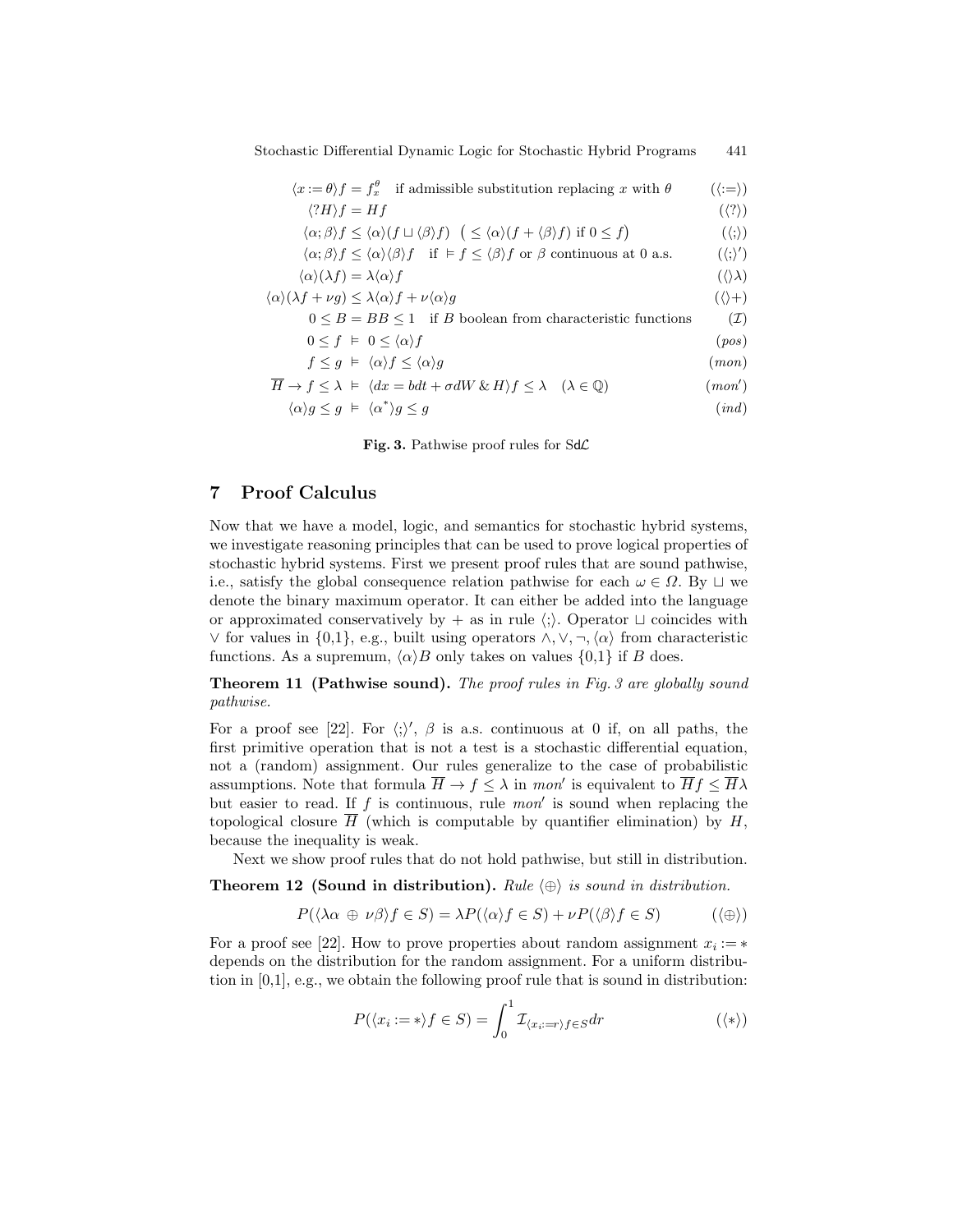The integrand is measurable for measurable  $S$  by Corollary 6. The rule is applicable when  $f$  has been simplified enough using other proof rules such that the integral can be computed after using  $\langle := \rangle$  to simplify the integrand.

Theorem 13 (Soundness for stochastic differential equations). If function  $f \in C^2(\mathbb{R}^d, \mathbb{R})$  has compact support on H (which holds for all  $f \in C^2(\mathbb{R}^d, \mathbb{R})$ if H represents a bounded set), then the proof rule  $\langle \rangle$  is sound for  $\lambda > 0, p \ge 0$ 

$$
(\langle')\rangle \frac{\langle \alpha \rangle (H \to f) \le \lambda p \quad H \to f \ge 0 \quad H \to Lf \le 0}{P(\langle \alpha \rangle \langle dx = bdt + \sigma dW \& H \rangle f \ge \lambda) \le p}
$$

*Proof.* Since f has compact support on H, it has a  $C^2(\mathbb{R}^d, \mathbb{R})$  modification with compact support on  $\mathbb{R}^d$  that still satisfies the premises of  $\langle \cdot \rangle$ , because all properties of f in the premises assume H. To simplify notation, we write  $f(x)$  for  $[[f]]^x$ . Let  $X_t$  be the stochastic process  $[[dx = bdt + \sigma dW \& H]]^Z$ . Let  $\check{X}_t$  be  $X_t$ restricted to H, i.e., the stopped process  $\check{X}_t := X_{t \cap (dx = bdt + \sigma dW \& H)^Z}$ , which is stopped at a Markov time by Theorem 3. The stopped process  $\check{X}_t$ , thus, inherits càdlàg and strong Markov properties from  $X_t$ ; see, e.g., [5, Theorem 10.2]. If Af is defined and continuous and bounded on  $H$  [5, Ch 11.3][15, Ch I.3,I.4], then the infinitesimal generator of  $\check{X}_t$  agrees with the generator of  $X_t$  on H (and is zero otherwise). This is the case, since  $f \in C^2(\mathbb{R}^d, \mathbb{R})$  has compact support (thus bounded as continuous), because Af is then defined and  $Af = Lf$  by Theorem 9, hence, Lf is continuous, because  $b, \sigma$  are continuous by Def. 1.

All premises of rule  $\langle \rangle$  still hold when assuming the topological closure  $\overline{H}$ instead of  $H$ , because the functions f and  $Lf$  are continuous and the conditions are weak inequalities, thus, closed. Consider any  $x \in \mathbb{R}^d$  and any time  $s \geq 0$ . The deterministic time s is a (very simple) Markov time with  $E^x s = s < \infty$ . Since f is compactly supported, Theorem 8 is applicable and implies that

$$
E^x \mathsf{f}(\check{X}_s) = \mathsf{f}(x) + E^x \int_0^s A \mathsf{f}(\check{X}_r) dr \tag{2}
$$

Now  $Lf < 0$  on  $\overline{H}$  by the third premise. Hence,  $Af < 0$  on  $\overline{H}$ , because  $Lf = Af$  (on  $\overline{H}$ ) by Theorem 9, as  $f \in C^2(\mathbb{R}^d, \mathbb{R})$  has compact support. Because X and X have a.s. continuous paths and are not defined on the event  $\{Z \not\models H\}$ , we know that  $\check{X}_s$  stays in the closure  $\overline{H}$  a.s. Thus,  $A f(\check{X}_s) \leq 0$  a.s., hence,  $\int_0^s A f(\check{X}_r) dr \leq 0$ a.s., thus,  $E^x \int_0^s Af(\check{X}_r)dr \leq 0$ . Then (2) implies  $E^x f(\check{X}_s) \leq f(x)$  for all x.

Because the filtration is right-continuous and  $f \in C(\mathbb{R}^d, \mathbb{R})$  is compactly supported (hence bounded), the strong Markov property [10, Prop 2.6.7] for  $\check{X}_t$  implies for all  $t \ge s \ge 0$  that  $P^x$ -a.s.:  $E^x(\mathsf{f}(\check{X}_t)|\mathcal{F}_s) = E^{\check{X}_s}\mathsf{f}(\check{X}_{t-s}) \le \mathsf{f}(\check{X}_s)$ . The inequality holds, since  $E^x f(\check{X}_s) \leq f(x)$  for all x, s. Thus,  $f(\check{X}_t)$  is a supermartingale with respect to  $\check{X}_t$ , because it is adapted to the filtration of  $\check{X}_t$  (as  $f \in C^2(\mathbb{R}^d, \mathbb{R})$ ) and  $E^x |f(\check{X}_t)| < \infty$  for all t since  $f \in C^2(\mathbb{R}^d, \mathbb{R})$  has compact support. Further,  $f(X_t)$  inherits continuity from  $\check{X}_t$  (which follows from  $X_t$ ), since f is continuous.

Thus, by the second premise, Proposition 10 is applicable. Consider any initial state  $Y := [\![\alpha]\!]_t^Z$  for  $\check{X}$ . Thus,  $P(\sup_{t\geq 0} f(\check{X}_t) \geq \lambda \,|\,\mathcal{F}_0) \leq \frac{Ef(Y)}{\lambda}$  $\frac{f(Y)}{\lambda}$  by Proposition 10 (filtration at  $\check{X}_0$  is  $\mathcal{F}_0$ ). On event  $\{\overline{Y} \not\models H\}$ ,  $\check{X}$  is not defined and nothing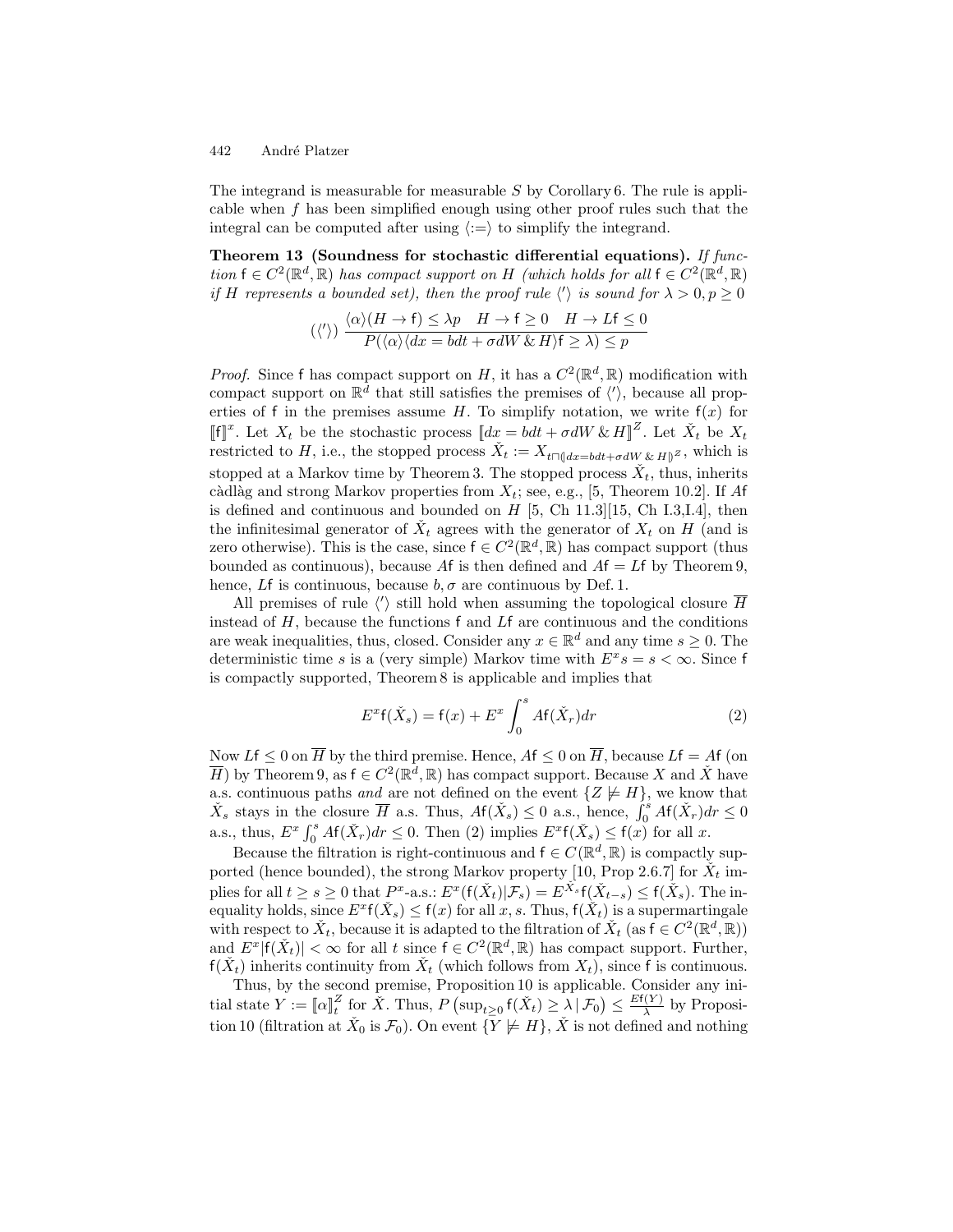to show. On  $\{Y \models H\}$ ,  $f(Y) \leq \lambda p$  is *valid* where relevant by the first premise. This implies the conclusion, as  $[\langle dx = bdt + \sigma dW \& H \rangle f]^Y = \sup_{t \ge 0} f(\check{X}_t)$ .  $\Box$ 

The implications in the premises can be understood like that in  $mon'$ . Let  $H$ be given by first-order real arithmetic formulas. If f is polynomial and, thus,  $f \in C^2(\mathbb{R}^d, \mathbb{R})$ , then the second and third premise of  $\langle \cdot \rangle$  are in first-order real arithmetic, hence decidable. Note that our proof rules can be generalized to probabilistic assumptions by the rule of partition and then combined.

The proof shows that it is enough to assume the first premise holds only a.s. From the proof we see that it would be sufficient to replace the third premise of  $\langle \rangle$  with  $\int_0^s Lf(X_r)dr \leq 0$ . This is a weaker condition, because it does not require  $Lf \leq 0$  always, but only "on average". But this condition is computationally more involved, because the integral needs to be computed first. For polynomial expressions, this is not too difficult, but still increases the polynomial degree.

A simple two-dimensional example is the following for  $H \equiv x^2 + y^2 < 10$ :

$$
P(\langle 2x^2 + y^2 \le \frac{1}{3}; x := \frac{x}{2}; dx = \frac{-x}{2}dt - ydW, dy = \frac{-y}{2}dt + xdW \& H(x^2 + y^2 \ge 1) \le \frac{1}{3}
$$

which can be proven easily using  $\langle ; \rangle', \langle ; \rangle \langle ? \rangle, \langle := \rangle, \langle \rangle$ , since  $f \equiv x^2 + y^2 \ge 0$  and

$$
Lf = \frac{1}{2} \left( -x \frac{\partial f}{\partial x} - y \frac{\partial f}{\partial y} + y^2 \frac{\partial^2 f}{\partial x^2} - 2xy \frac{\partial^2 f}{\partial x \partial y} + x^2 \frac{\partial^2 f}{\partial y^2} \right) \le 0
$$

## 8 Related Work

Our approach is partially inspired by the work of Kozen, who studied 3 semantics of programs with random number generators [13] and probabilistic PDL [14]. We generalize from discrete systems to stochastic hybrid systems. To reflect the new challenges, we have departed from probabilistic PDL. Kozen uses a measure semantics. We choose a semantics that is based on stochastic processes, because the temporal behavior of SHPs is more crucial than that of abstract discrete programs.  $Sd\mathcal{L}$  further uses a supremal semantics that is more interesting for stochastic worst-case verification than the integral semantics assumed in [14].

The comparison to a first-order dynamic logic for deterministic programs with random number generators [6] is similar. They axiomatize relative to firstorder analysis with arithmetic, enriched with frequencies and random number generators. They do not show how this logic could be handled (incompletely).

Our approach for stochastic differential equations is inspired by barrier certificates [23]. We extend this work by identifying the assumptions that are required for soundness of using Dynkin-type arguments for stochastic differential equations. They propose to use global generators for switching diffusion processes (which cannot reset variables). We use logic and compositional proofs for SHPs.

Probabilities and logic have also been used in AI, e.g., [25]. Markov logic networks are a combination of Markov networks and first-order logic and resembles logic programming with weights for probabilities. They are restricted to finite domains, which is not the case in stochastic hybrid systems.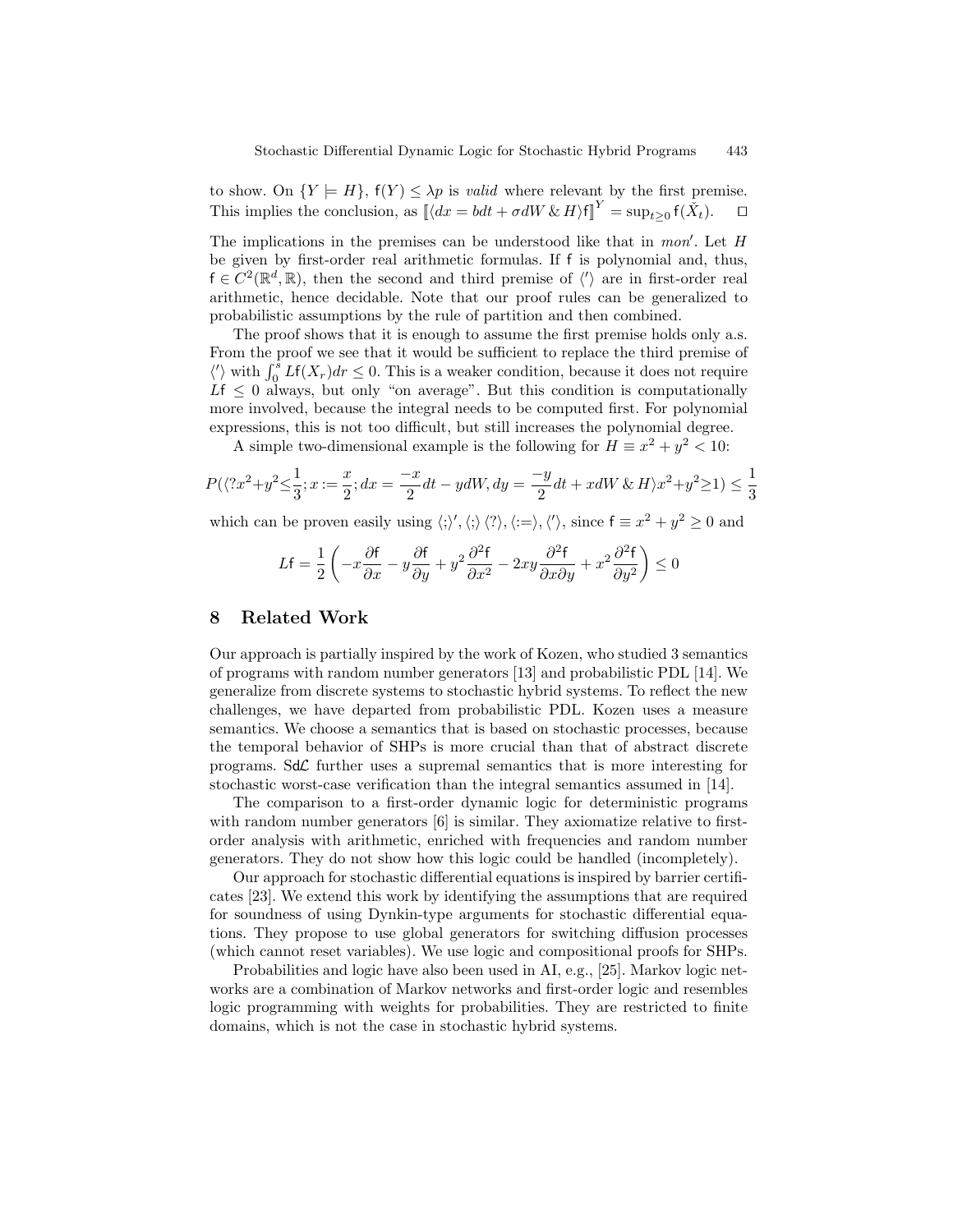Model checking has been used for discrete probabilistic systems like finite Markov chains, e.g., [27], and probabilistic timed automata [17]. Assume-guarantee model checking is a challenge for discrete probabilistic automata, with recent successes for finite automata assumptions [16]. We use a compositional proof approach based on logic and consider stochastic hybrid systems.

Statistical model checking has been suggested for validating stochastic hybrid systems [18] and later refined for discrete-time hybrid systems with a probabilistic simulation function [28] based on corresponding discrete probabilistic techniques [27]. They did not show measurability and do not support stochastic differential equations [28]. Validation by simulation is generally unsound, but the probability of giving a wrong answer can sometimes be bounded [27, 28].

Fränzle et al. [7] show first pieces for continuous-time bounded model checking of probabilistic hybrid automata (no stochastic differential equations).

Bujorianu and Lygeros  $[2]$  show strong Markov and càdlàg properties for a class of systems known as General Stochastic Hybrid Systems. They also study an interesting concatenation operator. For an overview of model checking techniques for various classes of stochastic hybrid systems, we refer to [3]. Most verification techniques for stochastic hybrid systems use discretizations, approximations, or assume discrete time, bounded horizon [12, 3, 1, 9]. We consider the continuous-time behavior and develop compositional logic and theorem proving.

## 9 Conclusions

We introduce the first verification logic for stochastic hybrid systems along with a compositional model of stochastic hybrid programs. We prove theoretical properties that are important for well-definedness and measurability and we develop a compositional proof calculus. Our logic makes the complexity of stochastic hybrid systems accessible in logic with simple syntactic proof principles.

Our results indicate that  $Sd\mathcal{L}$  is a promising starting point for the study of logic for stochastic hybrid systems. Extensions include nondeterminism.

Acknowledgements. I thank the anonymous referees for their good comments and Steve Marcus and Sergio Pulido Niño for helpful discussions.

# References

- 1. Abate, A., Prandini, M., Lygeros, J., Sastry, S.: Probabilistic reachability and safety for controlled discrete time stochastic hybrid systems. Automatica 44(11), 2724–2734 (2008)
- 2. Bujorianu, M.L., Lygeros, J.: Towards a general theory of stochastic hybrid systems. In: Blom, H.A.P., Lygeros, J. (eds.) Stochastic Hybrid Systems: Theory and Safety Critical Applications, Lecture Notes Contr. Inf., vol. 337, pp. 3–30. Springer (2006)
- 3. Cassandras, C.G., Lygeros, J. (eds.): Stochastic Hybrid Systems. CRC (2006)
- 4. Dutertre, B.: Complete proof systems for first order interval temporal logic. In: LICS. pp. 36–43. IEEE Computer Society (1995)